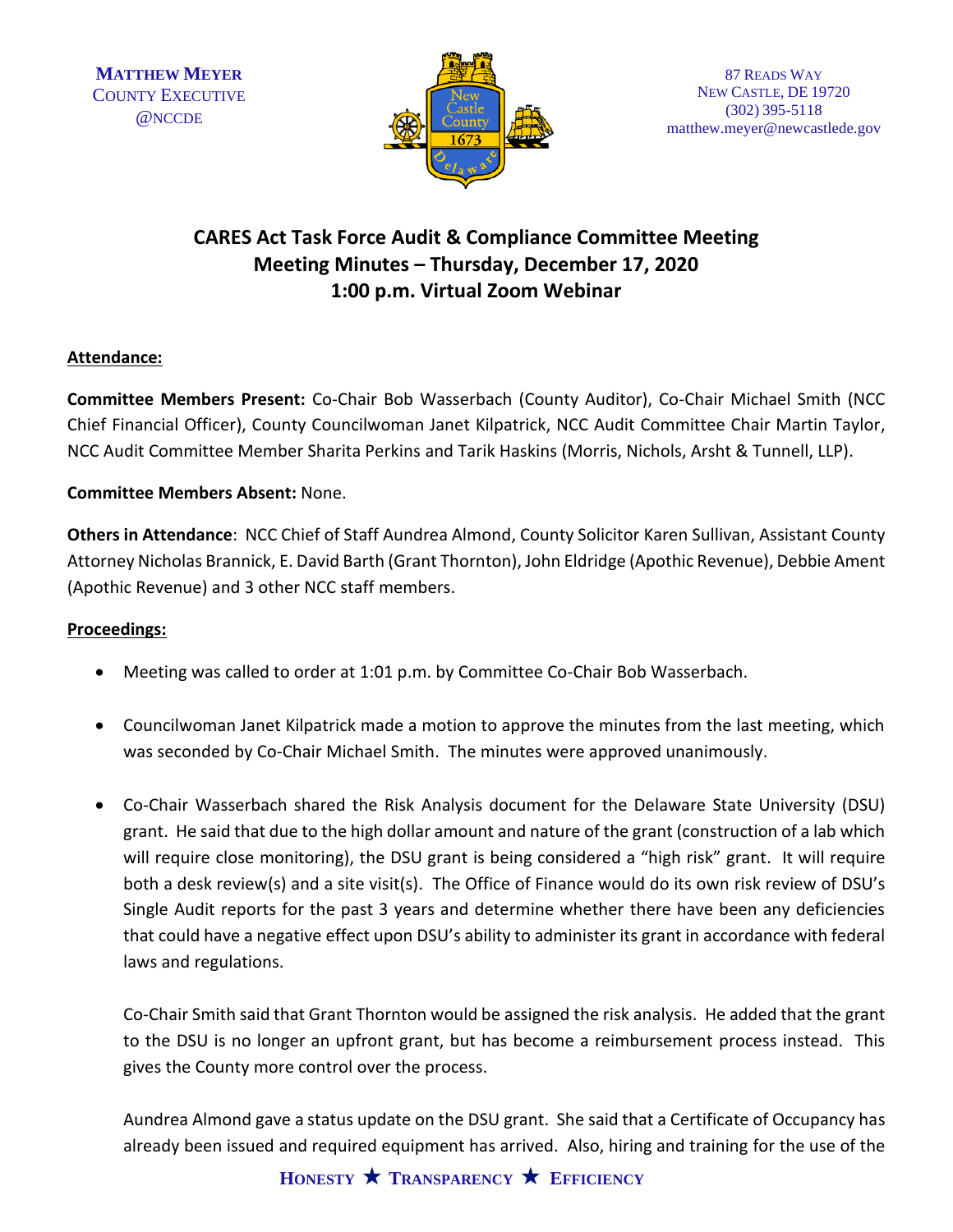equipment has been completed. The next step is to perform validation testing, which would be done the following week. Councilwoman Janet Kilpatrick added that progress is visible in the setting up of the lab. Also, DSU has received a \$20 million donation recently from philanthropist Mackenzie Scott. Co-Chair Smith also informed the committee that a detailed award letter has been sent to DSU which states the terms of the grant.

Co-Chair Wasserbach asked the committee members whether they had any objections to adding the Risk Analysis document for DSU to the Subrecipient Monitoring Policy. There were no objections.

• Co-Chair Wasserbach then invited John Eldridge from Apothic Revenues to provide an update. Mr. Eldridge said that things have been very busy at Apothic and they have been inundated with requests to extend the 12/30 deadline. They have in turn been telling the grantees that the extension is up to Congress. Most of the organizations were moving along well and over a dozen have already submitted workbooks and supporting documents. Along with invoices, organizations are being asked to submit proof of payment. Councilwoman Kilpatrick inquired whether Apothic is continuing to see the issues reported in the last meeting. Mr. Eldridge replied that things have become better. Co-Chair Wasserbach asked Grant Thornton whether there is anything in the CRF guidance about extenuating circumstances if items are not received by 12/30. David Barth replied that unfortunately there is no such leeway. Co-Chair Smith added that at this point organizations are past the date of supply chain delay issues  $-e.g.,$  they couldn't place an order on 12/29 knowing that it would not be received by 12/30. Co-Chair Wasserbach said that Belvedere had recently placed a request for an ambulance with a decontamination unit. Co-Chair Smith replied that he has noticed that some recent requests have been substantially higher than the initial allocation. But the County has to be fair to all and will not be entertaining requests for ambulances at this time. Salary-related submissions, such as the one from the Hockessin fire company, are more reasonable.

Co-Chair Wasserbach asked John Eldridge and Debbie Ament if they had anything else to discuss. Mr. Eldridge said that the Winter Ready Restaurant grant program is progressing very well. He has been asked by some of the large organizations whether the County had a checklist to prepare for a Single Audit. Co-Chair Smith replied that since the County knows what federal grants it passes to an entity, it could be possible for the County to know if a Single Audit would get triggered for the organization based on federal grants from the County. Co-Chair Wasserbach said that this would need further discussion and should be taken up offline.

• Co-Chair Wasserbach brought up the subrecipient monitoring of funds given to the State of Delaware. He informed the committee that he had a call on this with Co-Chair Smith and Grant Thornton, following which he had reached out to Bert Scoglietti from the State's Office of Management and Budget (OMB). He is waiting to hear back.

## **HONESTY TRANSPARENCY EFFICIENCY**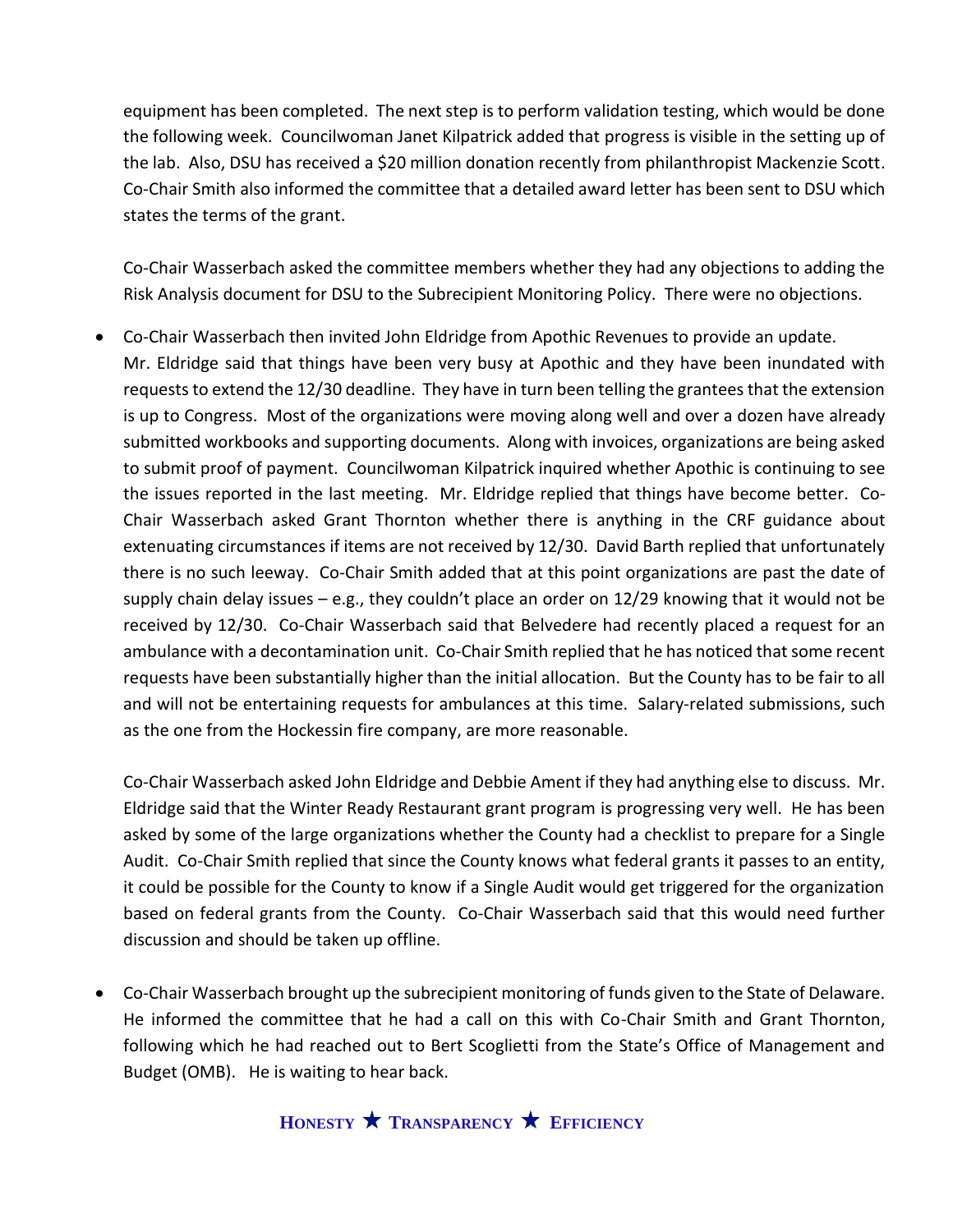Co-Chair Smith added that he could also try to get information from other contacts in the State. For example, he recently met with representatives from the Delaware State Housing Authority (DSHA) on Delaware Housing Assistance Programs. Also, Damian DeStefano from the Division of Small Business could be contacted for the small business programs.

Co-Chair Wasserbach asked about the 3 Memoranda of Understanding (MOU) with the State. Co-Chair Smith said that they are in the hands of the State officials. There is no document yet on DSHA as the County's portion is not yet known.

• The next topic of discussion was the Fiscal Year 2020 Single Audit. Co-Chair Wasserbach provided a brief background on the Single Audit to be performed by the County's external auditors – CliftonLarsonAllen (CLA). He informed the committee that his office has been performing testing of CRF expenditures and providing feedback to the Office of Finance. Currently, CLA is awaiting guidance from the Treasury's Office of Management and Budget (OMB) on the CRF program's Single Audit.

Co-Chair Wasserbach informed the committee that, for FY2020, most of the CRF expenditures were internal expenditures like public safety salaries and benefits. The only grant expenditure to be covered in the FY2020 Single Audit is the \$500,000 grant to the Delaware Community Fund (DCF). The other grant expenditures will be covered under the FY2021 Single Audit.

- Next, Co-Chair Wasserbach asked the committee members for their availability for the next meeting in January 2021. Councilwoman Kilpatrick said that by January  $14<sup>th</sup>$ , they would have more information on wrap-up of the CRF programs. Co-Chair Smith said that the County has a 3-month period to wrap-up the reimbursement of CRF expenditures, though the expenses still have to be by 12/30. He is looking at January  $15<sup>th</sup>$  as a soft date for wrapping up CRF expenditure reimbursements. So, it was decided that the next meeting would be held on January 14<sup>th</sup>, 2021 at 1:00 p.m.
- Co-Chair Wasserbach said that there were two other items that needed to be discussed. First, he brought up allowable meal expenditures and asked about the GSA per diem rate. David Barth said that the GSA per diem rate is usually the federal standard used for reimbursing meal expenditures. It doesn't allow reimbursements for alcohol. Then Lynne McIntosh, who works on Co-Chair Wasserbach's team, brought up reimbursement of accrued vacation. She asked whether the CRF could be used to reimburse vacation time accrued, but not used, by employees due to the COVID emergency. Co-Chair Smith replied that he is working with the municipalities on this. Public safety employees could not be given much vacation time during the COVID pandemic as they are essential employees; hence, their accrued leave would be covered. He said that generally, if an employee was denied vacation due to the COVID emergency, the accrued vacation would be covered. He added that Grant Thornton has been assigned to look at the volunteer fire companies' reimbursement requests.

**HONESTY TRANSPARENCY EFFICIENCY**